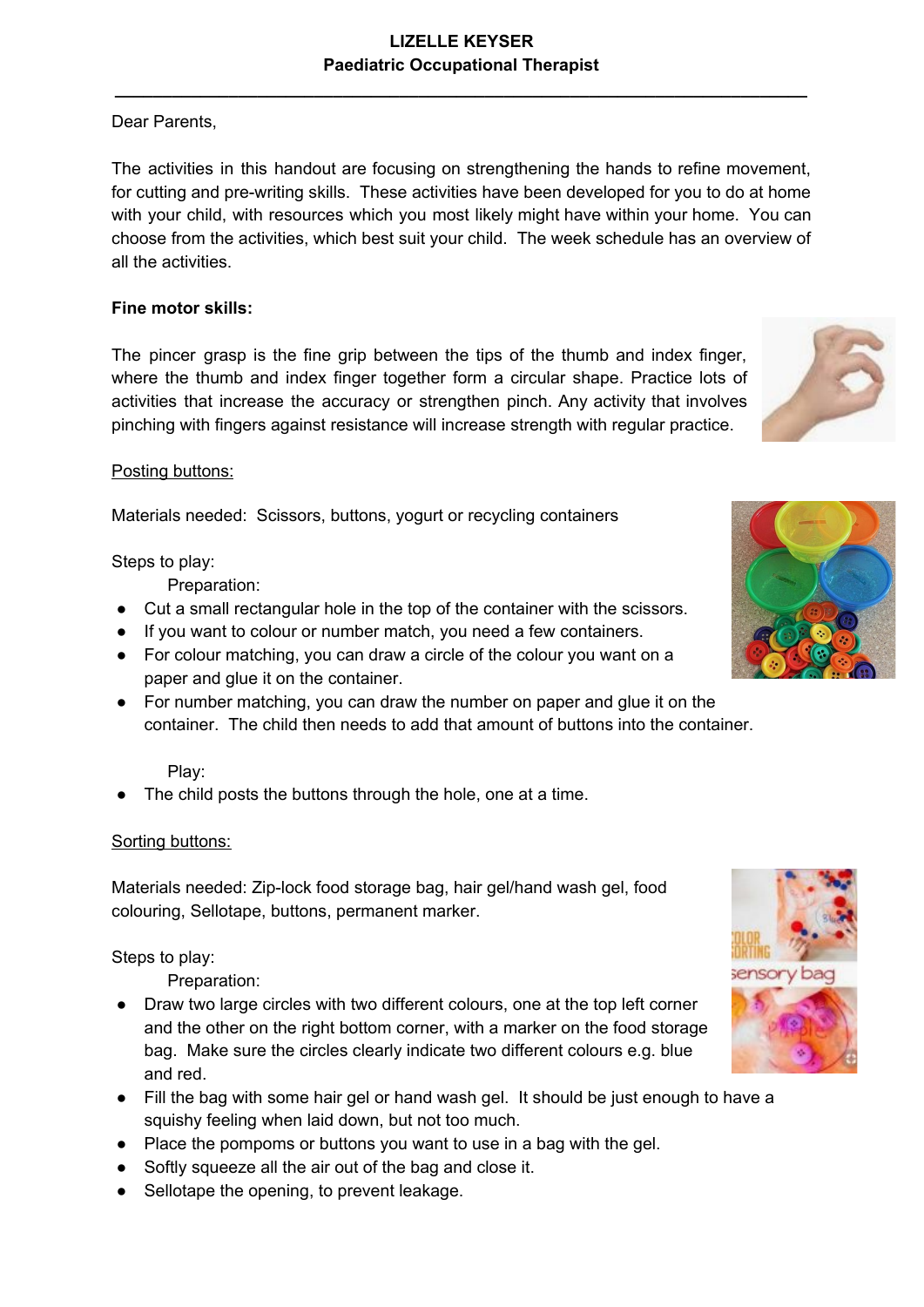Play:

● The child needs to move the pompoms or buttons with their finger to the correct coloured circle.

#### Sorting pompoms:

Materials needed: Tongs, paper cups/containers, pompoms

#### Steps to play:

Preparation:

Paste the colours on the front of the cups with Sellotape.

Play:

● The child uses the tongs to pick up and place the pompoms in the matching coloured cup.

#### Twisty:

Materials needed: two pipe cleaners

#### Steps to play:

- Fold the pipe cleaner in half.
- Twist it round and round.
- Then untwist it

#### Threading beads:

Materials needed: Pipe cleaners, foam/box/styrofoam, beads

#### Steps to play:

Preparation:

Press the pine cleaners into styrofoam or foam to 'stand up'

#### Play:

Thread the beads in the correct coloured pipe cleaner.

### **Two handed activities:**

#### Screw on the lids:

Materials needed: empty bottles and containers with lids

Steps to play:

Preparation:

- You can either just place all the bottles and containers in a large bowl, with the lids beside them, or
- Cut them in half and glue them on cardboard.









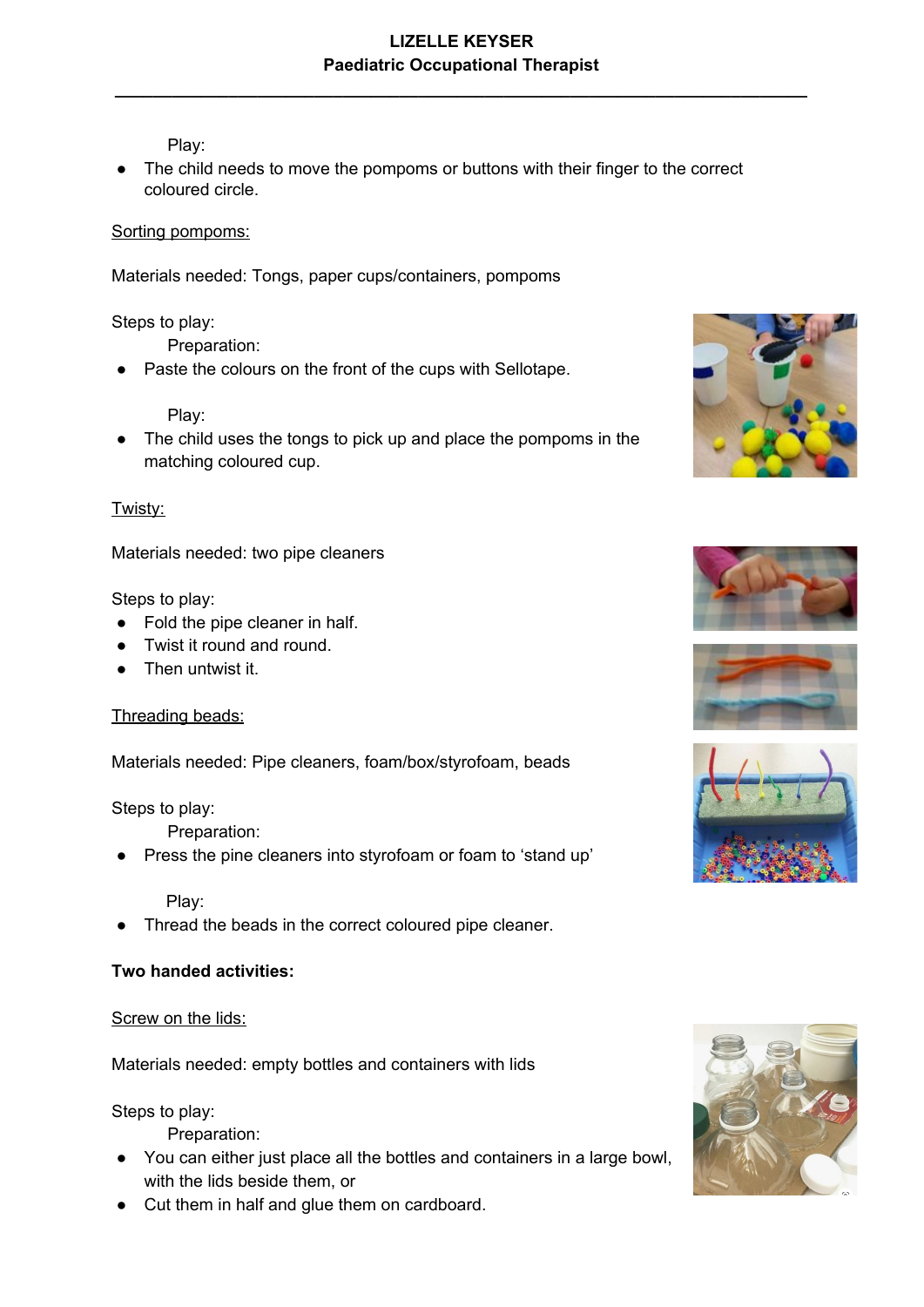**\_\_\_\_\_\_\_\_\_\_\_\_\_\_\_\_\_\_\_\_\_\_\_\_\_\_\_\_\_\_\_\_\_\_\_\_\_\_\_\_\_\_\_\_\_\_\_\_\_\_\_\_\_\_\_\_\_\_\_\_\_\_\_\_\_\_\_\_\_\_\_\_\_**

● If they find it difficult, you might consider giving one at a time.

Play:

The child must screw on (and off) all the lids on the containers.

#### Draw the shape:

Materials needed: Paper, pencil, various kitchen utensils

Steps to play:

- Place the kitchen utensils and cookie cutters on a page.
- Hold it with one hand steady and draw with your other hand around it, to draw its shape.
- Colour in and decorate the drawings.

#### Peg Numbers:

Materials needed: Template shapes paper (or normal paper), scissors, markers and 5 clothing pegs

Steps to play:

Preparation:

- Template: Print and cut out shapes template. They will be more durable if you stick it on firmer cardboard or laminate them.
- If you do not have a printer, then draw different shapes with faces. ON each shape draw a circle with numbers one to five.
- Write numbers one to five on clothing pegs.

Play:

The child needs to place the same number of pegs as the number on the circle.

#### Peg numbers:

Materials needed: Paper plate, marker, stickers or coloured markers and 10 clothing pegs.

Steps to play:

Preparation:

- Divide the paper plate into 10 sections, like a pizza.
- Place a different coloured dot and amount in each segment, starting from 1 to 10. You can use stickers or markers to draw the dots.
- Write 1 to 10 on the pegs.

Play:

The child needs to place the pegs on the correct amount of dots.





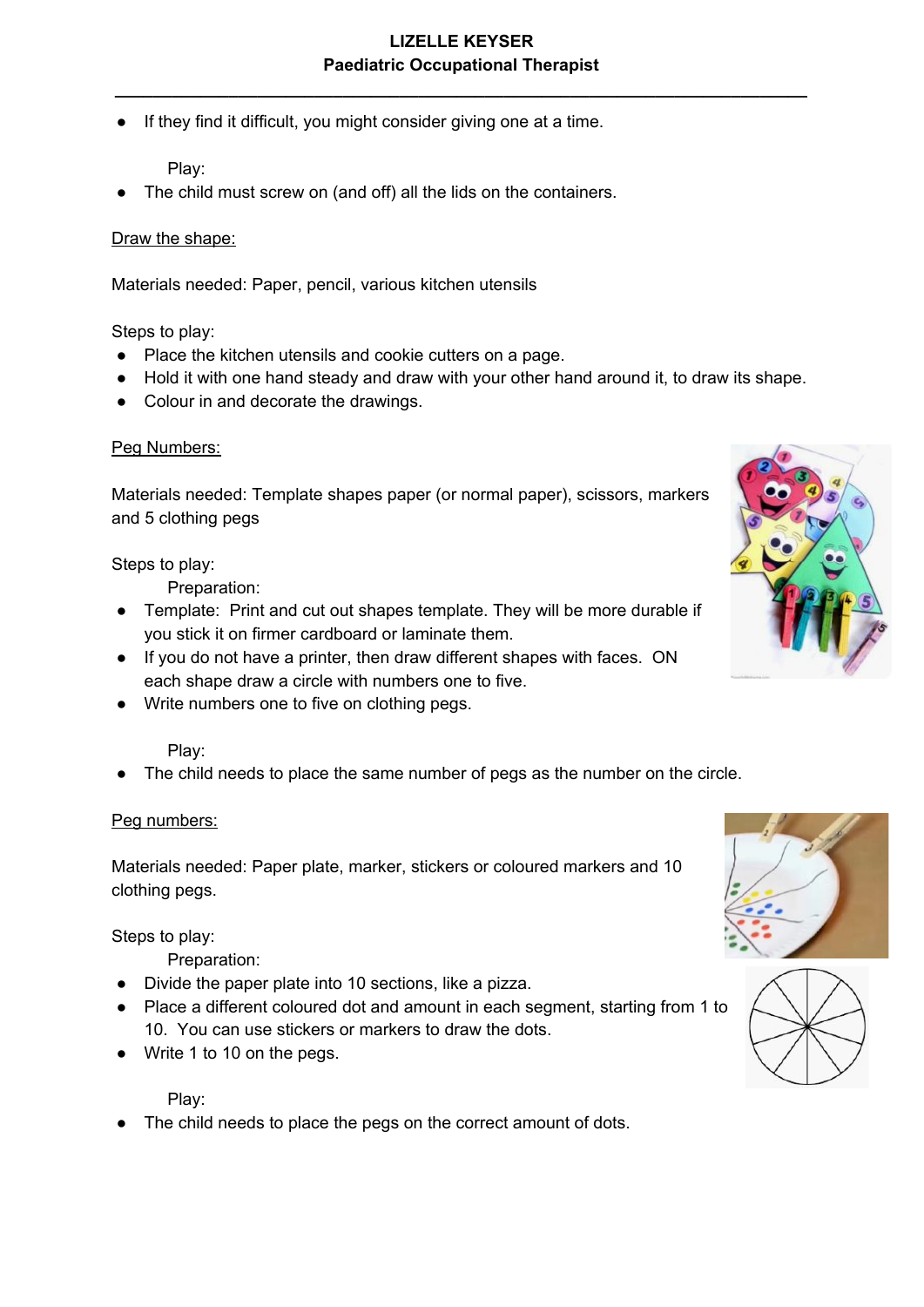**\_\_\_\_\_\_\_\_\_\_\_\_\_\_\_\_\_\_\_\_\_\_\_\_\_\_\_\_\_\_\_\_\_\_\_\_\_\_\_\_\_\_\_\_\_\_\_\_\_\_\_\_\_\_\_\_\_\_\_\_\_\_\_\_\_\_\_\_\_\_\_\_\_**

### Spoon it out:

Materials needed: Bowl, dessert spoon and lids or pastas

Steps to play:

Preparation:

Place the milk lids or pastas into a bowl with water.

#### Play:

Scoop out the lids from the water with the spoon.

#### Threading necklace:

Materials needed: Shoe lace or string, toilet roll tubes or paper tubes

Steps to play:

Preparation:

- Cut the toilet roll tubes in half.
- You can also make colourful tubes by using coloured cardboard cut into a rectangle and taping/glueing the short edges together.
- Tie a toilet roll tube at one end of the shoelace.

#### Play:

The child thread the tubes onto the string to make a necklace or long snake.

### **Strengthening with play dough:**



**WHAT YOU'LL NEED** 

2 cups of plain flour 2 cups of warm water 1 cup of salt 2 tbsp of vegetable oil 1 tbsp of tartar (optional) Food colouring Mixing bowl Saucepan

#### **HOW TO MAKE IT**

Mix all the ingredients together and stir over a low heat. The dough will begin to thicken and resemble mashed potato. When the dough pulls away from the sides and clumps in the centre, remove the pan from the heat and allow the dough to cool. If the dough is still sticky, you simply need to cook it longer. Keep stirring and cooking until the dough is dry.



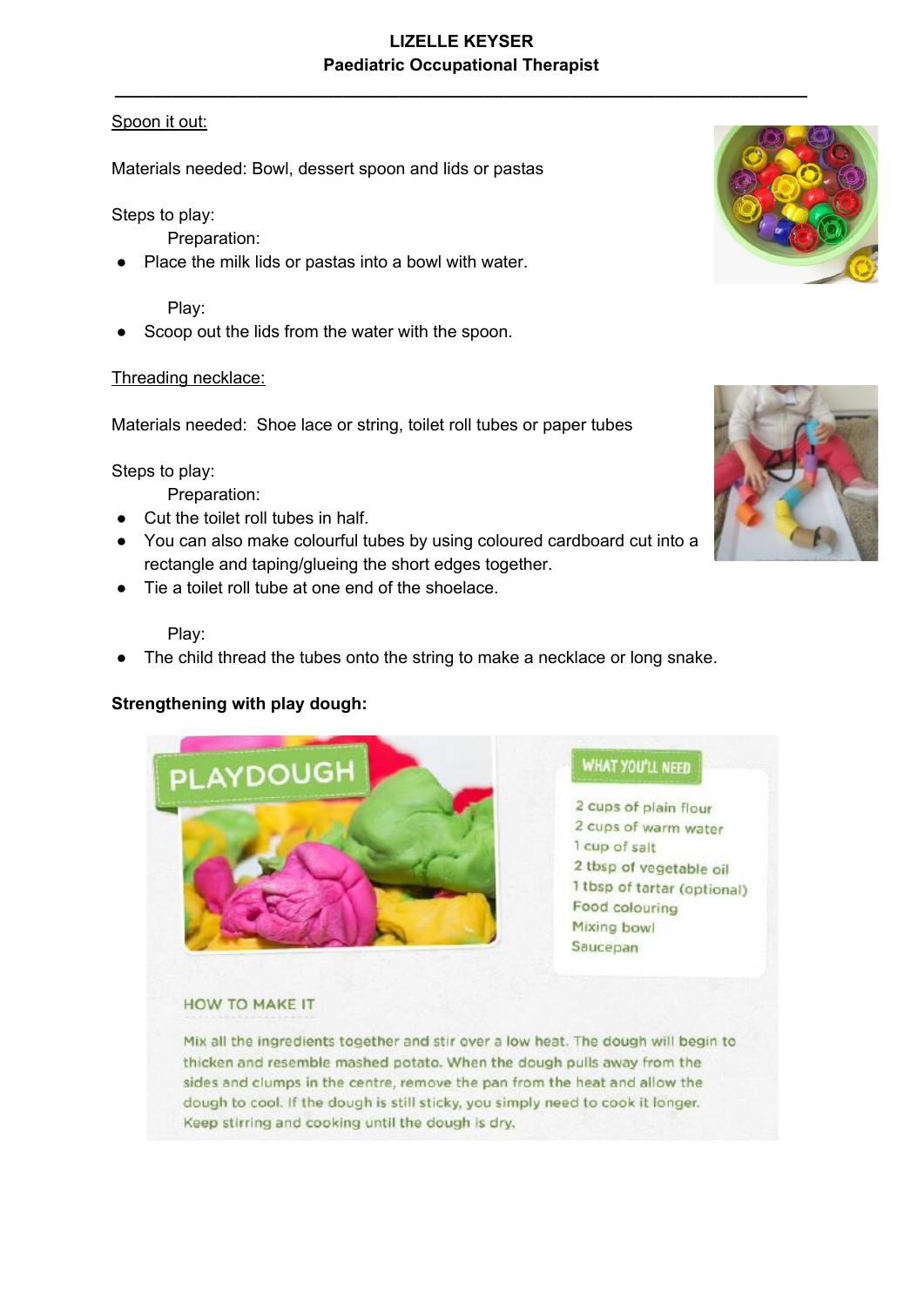## Pinch the snake:

Materials needed: Play dough

Steps to play:

- The child rolls the play dough into a sausage. Make sure they keep their fingers straight. Rolling enables you to use your whole arms, bending and straightening the elbow.
- Once you have rolled out the dough, using your thumb and index finger, pinch the dough as hard as you can.
- Pinch all along the snake.
- Alternative: Roll up the snake into a ball, to make a snail.







Press in holes:

Materials needed: Play dough

Steps to play:

- Using both hands, press down onto the play dough, keeping arms straight. It is a good idea to stand up or kneel at a table, this encourages further pressure.
- Once the dough has been rolled out you can use different fingers to make prints in the dough. Keep your fingers straight as if you were pointing.
- Alternative: Use Legos to press into the dough, to make play dough prints and form letters.

### Roll large balls:

Materials needed: Play dough

Steps to play:

- Roll large balls between the palms of your hands.
- Stick cut up straws, pipe cleaners or lollipop sticks to make some monsters.

Roll small balls:

Materials needed: Play dough

Steps to play:











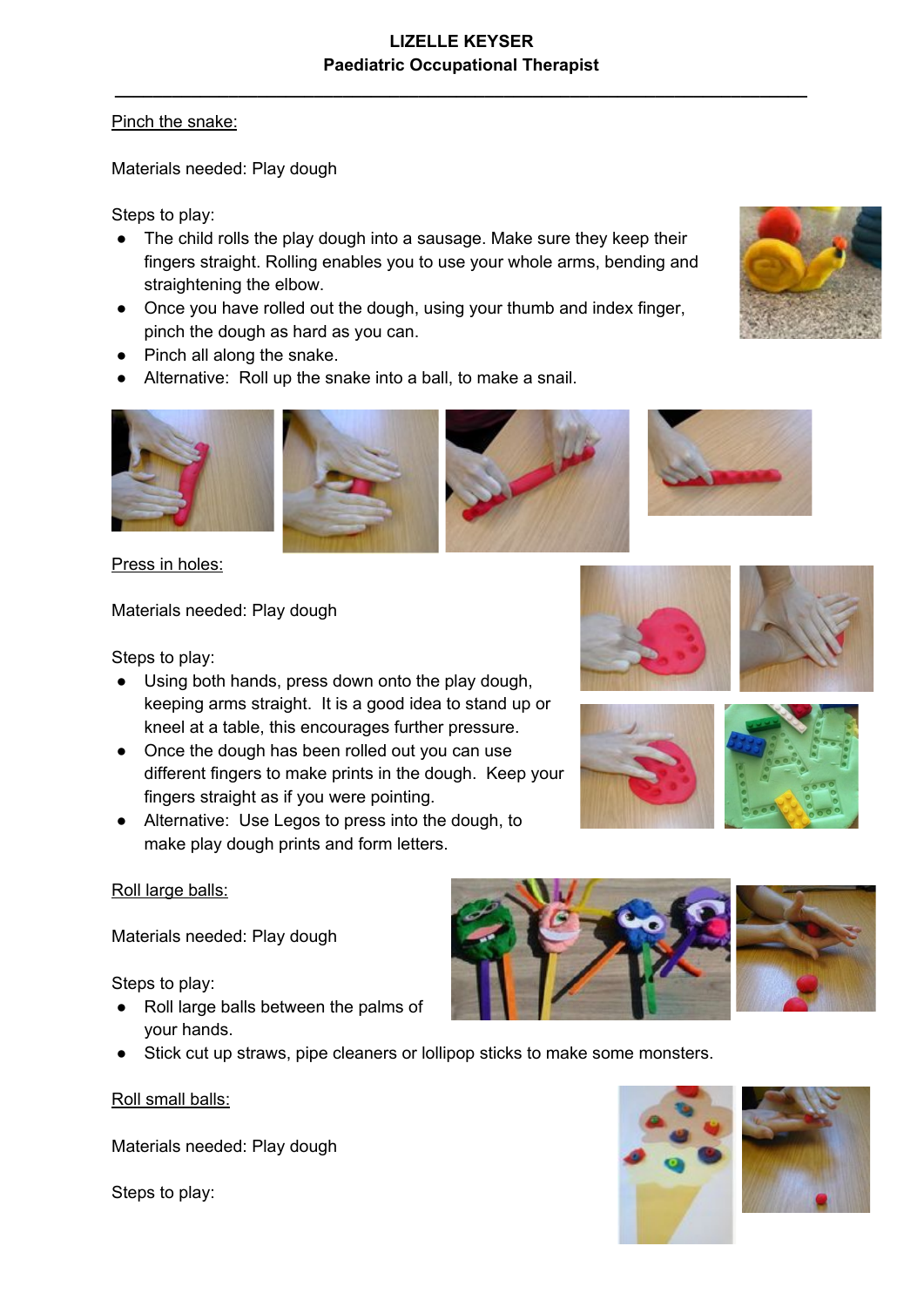**\_\_\_\_\_\_\_\_\_\_\_\_\_\_\_\_\_\_\_\_\_\_\_\_\_\_\_\_\_\_\_\_\_\_\_\_\_\_\_\_\_\_\_\_\_\_\_\_\_\_\_\_\_\_\_\_\_\_\_\_\_\_\_\_\_\_\_\_\_\_\_\_\_**

- Use the tips of your fingers to roll small balls.
- Draw or print out a basic picture. Let them decorate it by rolling small balls of playdough and pressing it on the picture e.g. sprinkles on an ice cream or apples in a tree.

### Find the toy:

Materials needed: Large piece of play dough, small stones. (Some children are safe with the use of beads (which works very well), others need larger objects such as small plastic insects or animals; or even pasta pieces.)

Steps to play:

Presentation:

Hide the stones inside of the playdough.

Play:

The child must find all the stones in the playdough.

## **Pencil control:**

- Markers is easier to use than pencils, as they give immediate feedback, without much pressure used.
- If a student finds it difficult to hold a pencil in a stable grasp, it might be worth trailing a few pencil grips, to encourage and prompt a more stable pencil grasp. Pencil grips such as:

https://www.tinknstink.co.uk/3-step-training-pencil-grips.html

Using a poster of how to hold your pencil as a reminder: https://www.sparklebox.co.uk/5941-5950/sb5947.html

Developing good pencil control is an important prerequisite for drawing and writing.

### Drawing on your back:

Materials needed: Paper, markers/crayons, tape, coffee table or dining room chair

Steps to play:

Preparation:

Tape a paper to the bottom of a low coffee table or dining room chair. The height needs to be as such, for the child to lay on their back under that chair and draw on the paper. This again encourages hand motions, rather than full arm motion when drawing.

Play:

The child can draw a picture in this position. Draw a scribble monster. Do this by scribbling a large shaped body. Then add the details e.g. hair, face and legs.







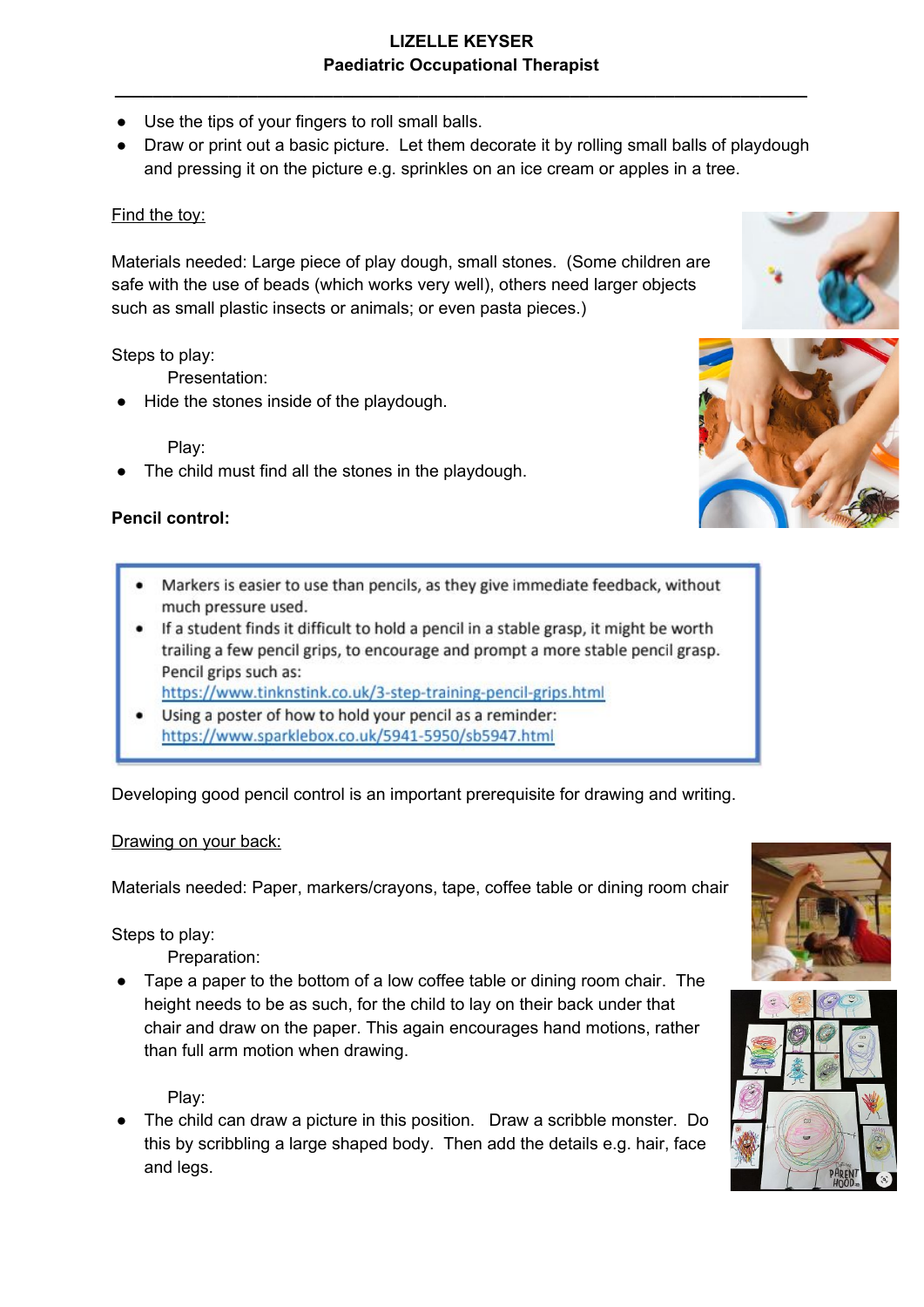## Follow the road:

Materials needed: Paper, markers/crayons, cardboard and scissors

## Steps to play:

Preparation:

- Cut the cardboard into large rectangles to make stencils.
- Draw a large pattern on the cardboard. One pattern per cardboard.
- Cut out the pattern with scissors or box cutters. The cutting should be large enough to leave about a 1cm gap, for the child to draw the pattern inside.
- Remember to not cut the end of the cardboard, for the pattern to become undone.

Play:

- The child must place the stencil on the pager and draw the pattern, by following the gap of the stensil.
- Remember to start on the left hand side and draw towards the right.
- Remind the child to hold onto the stencil, to keep in still. If this is too difficult, fasten the stencil to the paper with some Blu tack or tape.

#### Stickers on a pattern:

Materials needed: Stickers (round works well), marker and paper

Steps to play:

Preparation:

- Draw a shape with the marker on paper.
- Place it on a wall with tape or Blu tack. It needs to be placed on the shoulder height of the child.

Play:

• The child needs to start at the one end of the shape and place the stickers next to each other along.

#### Draw circles:

Materials needed: Sheet of paper or large newspaper markers/crayons, different round containers of various sizes.

### Steps to play:

Preparation:

- Place the newspaper or large on the table. You might need to fasten if on the table with tape.
- Place different round containers on or near the paper e.g. bowls, cans, tubes

Play:

Draw around the containers with the markers/crayons, to draw various circles.







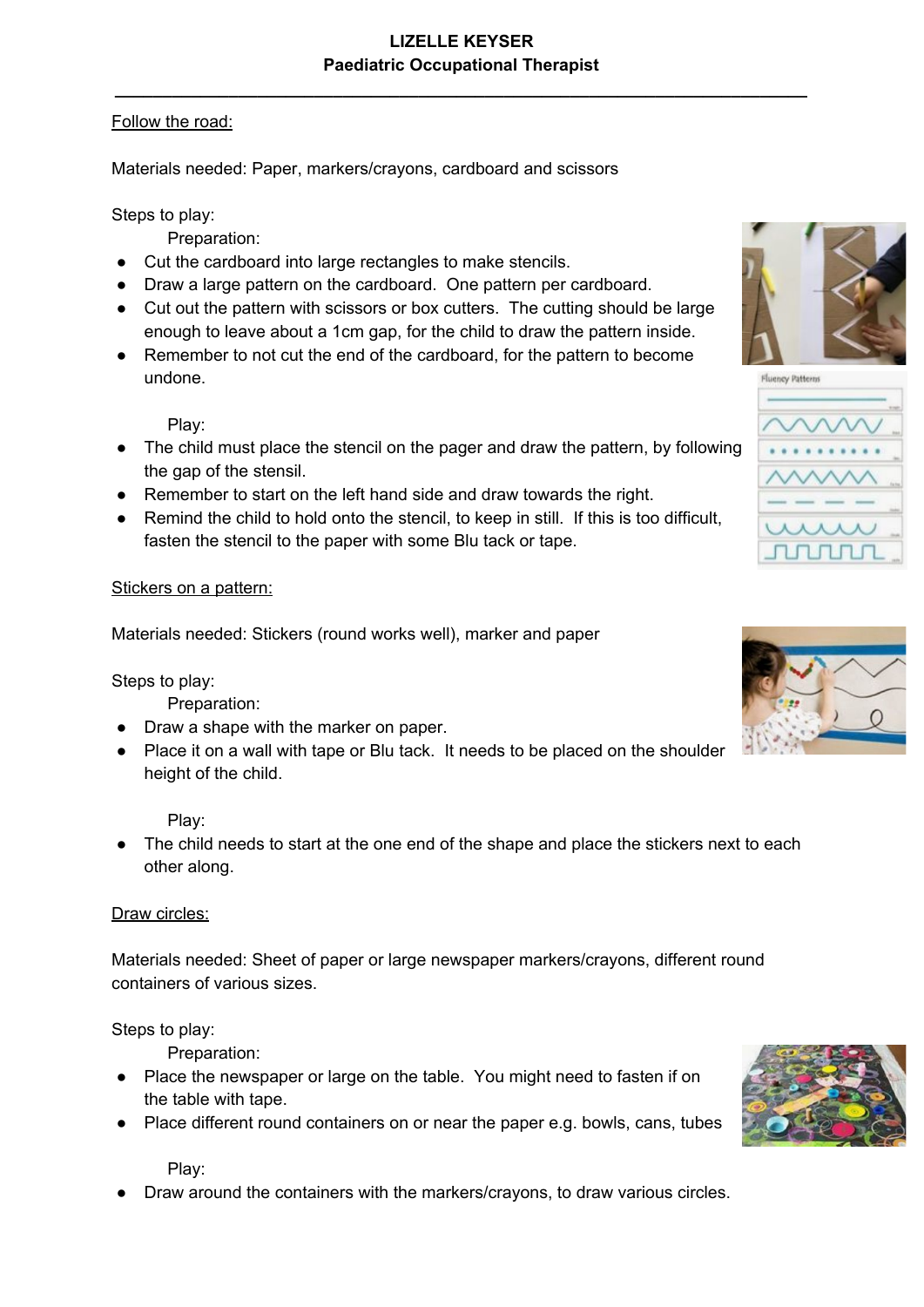● How many different shaped circles can you make?

### Draw a path:

Materials needed: Crayons/markers, paper and wooden blocks/lollipop sticks/large stickers

Steps to play:

Preparation:

- Place the blocks in a row, at least 5 cm apart.
- Draw the pattern you want to practice, between the blocks, as in the picture. Play:
- The child draw the pattern between the blocks/stickers
- Some ideas:



#### Draw a tornado:

Materials needed: Paper, crayons/markers

Steps to play:

- Practice to draw curly patterns, as if you draw a tornado or the shell of a snail.
- The parent can add in the detail to change the picture into a dance or snail, if your child is unable to.

#### Colour in the circles:

Materials needed: Pencils/markers/crayons, paper

Steps to play:

Preparation:

Draw small circles on a page. The size of the circles will depend on the ability of your child.

Play:

- Provide the child with small crayons or pencils to colour in the circles. Try to stay in the lines.
- Alternative:
	- Draw larger circles, if your child finds the small circles harder to colour in.
	- Use a few colours. Colour in the circles with the same colours.









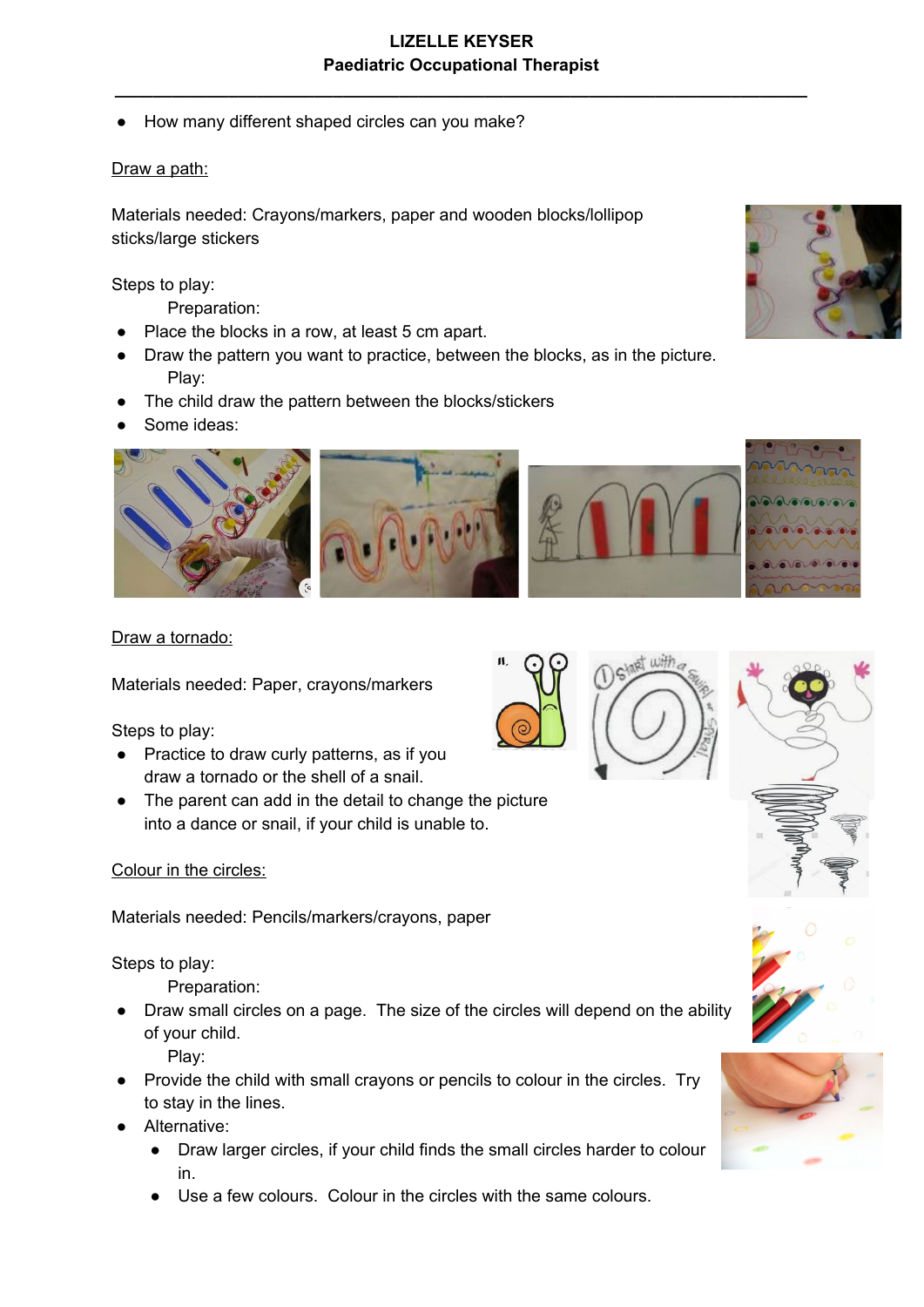**\_\_\_\_\_\_\_\_\_\_\_\_\_\_\_\_\_\_\_\_\_\_\_\_\_\_\_\_\_\_\_\_\_\_\_\_\_\_\_\_\_\_\_\_\_\_\_\_\_\_\_\_\_\_\_\_\_\_\_\_\_\_\_\_\_\_\_\_\_\_\_\_\_**

## Fruit paths:

Materials needed: Paper, stickers and markers

Steps to play:

Preparation:

- Place the coloured stickers across the page as in the picture. If you do not have stickers, you can also draw a simple picture or shape instead. Play:
- Demonstrate what you expect to your child with a pencil.
- The child needs to draw the pattern from one end to the other, without touching the stickers.

### Draw the square:

Materials needed: Paper, pencils/markers

Steps to play:

Preparation:

Draw a square.

#### Play:

The child needs to draw a square around your square 5 times, bigger and bigger.

#### Match the peg:

Materials needed: Pegs, paper, crayons/pencil/marker

Steps to play:

Preparation:

- Place pegs around the edge of a page.
- If you want to add a matching element to the game, you can draw either with colours, numbers or letters on the pegs.
- Make sure that you place the matching pegs on opposite sides of the page.

#### Play:

The child draws from one peg to the matching peg on the other side.

**Pre-writing skills:**

### **Pre-writing skills:**

Materials needed: **C is for Caterpillar A worksheet**

The first page of the worksheet is self explanatory. Monday: Page 2 & 3 - A is for apple Tuesday: Page 4 & 5 - A is for ant







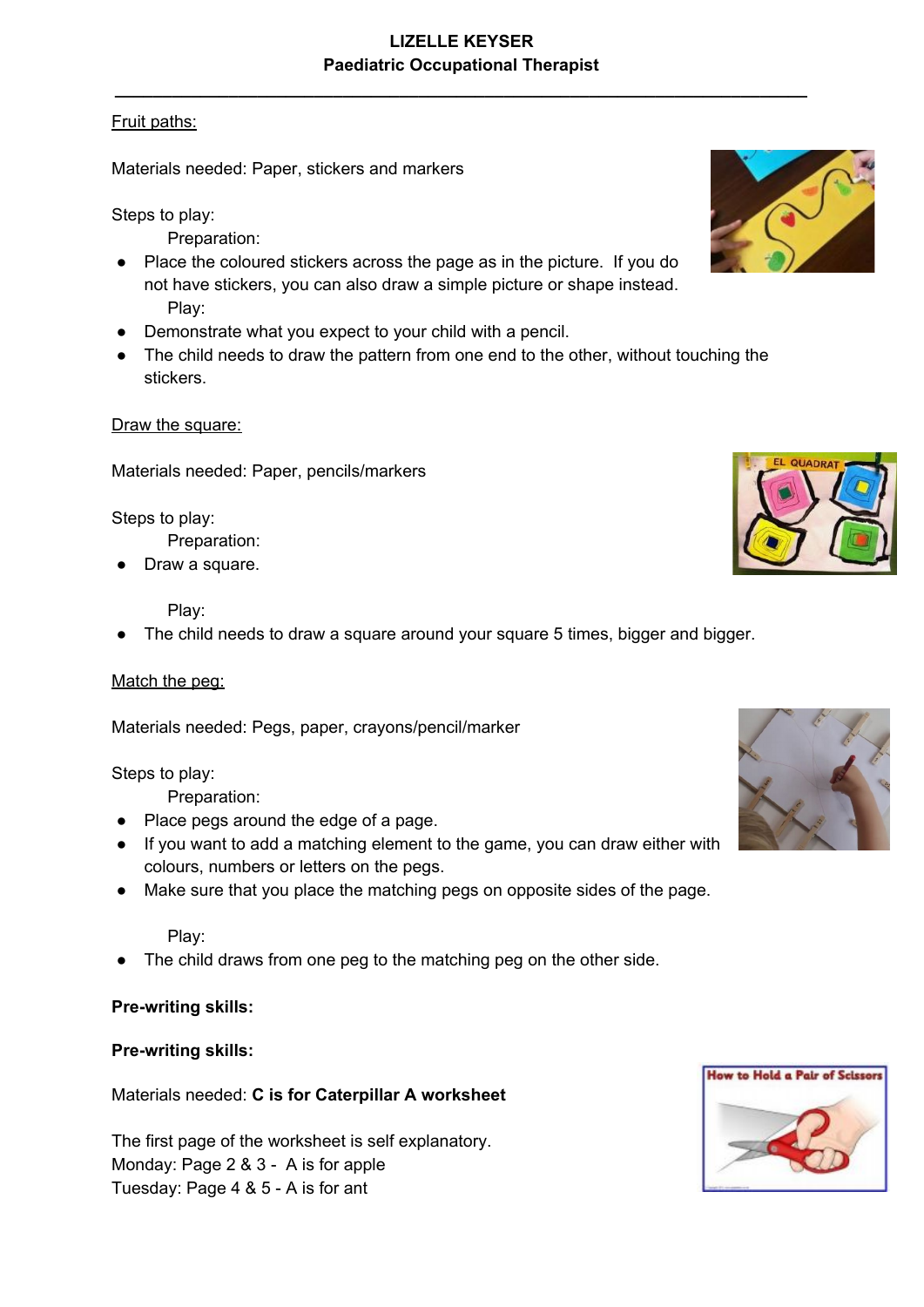**\_\_\_\_\_\_\_\_\_\_\_\_\_\_\_\_\_\_\_\_\_\_\_\_\_\_\_\_\_\_\_\_\_\_\_\_\_\_\_\_\_\_\_\_\_\_\_\_\_\_\_\_\_\_\_\_\_\_\_\_\_\_\_\_\_\_\_\_\_\_\_\_\_**

Wednesday: Page 6 & 7 - A is for Aeroplane Thursday: Page 8 & 9 - A is for Arm Friday: Page 10 & 11 - A is for Alligator

#### **Scissor skills:**

Snippering is one of the first steps in learning to cut with a scissor. When holding a scissor, make sure your child holds it in a thumbs up position. It sometimes helps to draw a small smiley face on their thumb to remind them that the thumb needs to be at the top.

You might want to consider Mini Easy-Grip scissors, if your child finds standard scissors difficult to use. <https://www.tinknstink.co.uk/mini-easi-grip-scissor.html>



This week we will practice cutting circles and curves. This gives them the chance to really practice moving those scissors forward and around while working it with the helper hand. All the following activities are on the **cutting spirals worksheet**. If you do not have a printer, they are easy to draw.

### **Spider cutting:**

Materials Needed: Cutting spirals worksheet (page 1), scissors, colouring pencils/crayons

How to play:

- Child cut out the circle and the lines.
- They can decorate the strips of paper, which forms the legs.
- Stick or staple the legs onto the circle (face).
- Add some string to the middle of the circle to make a dangly spider.





### **Caterpillar cutting**:

Materials Needed: Cutting spirals worksheet (page 2, 3), scissors, colouring pencils/crayons

How to play:

,

- Child cut all of the circles.
- Glue the circles together on the edges to form a long caterpillar.
- Stick the head a little bit higher than the rest.
- You can add two pipe cleaners for feelers and a few on the first circle for feet. (Fold three small sections in half and push through three tiny holes.)
- Decorate with colouring pencils.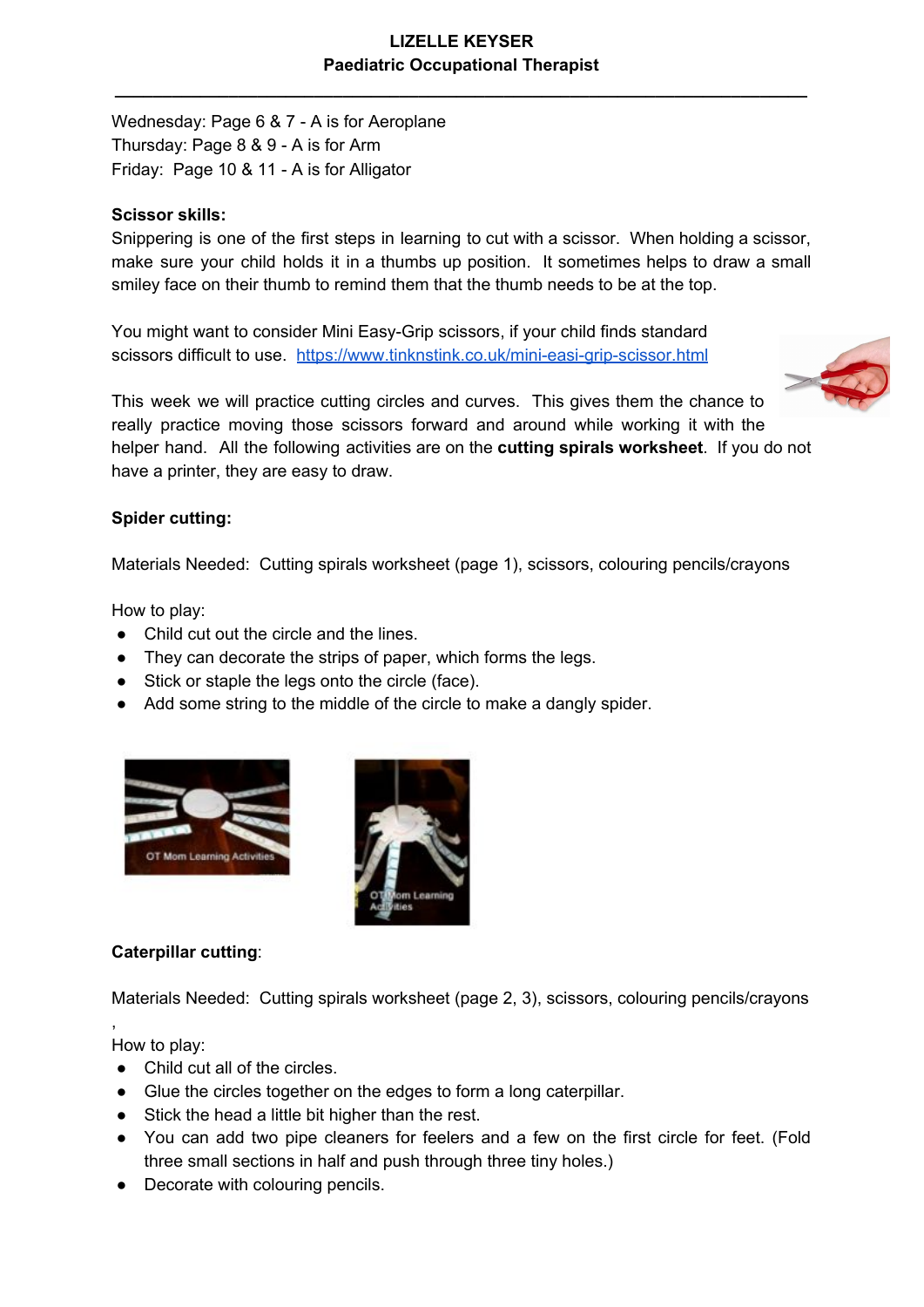**\_\_\_\_\_\_\_\_\_\_\_\_\_\_\_\_\_\_\_\_\_\_\_\_\_\_\_\_\_\_\_\_\_\_\_\_\_\_\_\_\_\_\_\_\_\_\_\_\_\_\_\_\_\_\_\_\_\_\_\_\_\_\_\_\_\_\_\_\_\_\_\_\_**



#### **Rainbow cutting:**

Materials Needed: Cutting spirals worksheet (page 4, 5), scissors, colouring pencils/crayons

How to play:

- Child cut all of the circles.
- Paste the circles from smallest to largest (smallest on top).
- Keep as is to form a flower or cut in half to form a rainbow.



### **Aeroplane cutting**:

Materials Needed: Cutting spirals worksheet (page 6), scissors, colouring pencils/crayons

How to play:

● Child cut from the top of the page on the curved line to the aeroplane.

#### **Cat cutting:**

Materials Needed: Cutting spirals worksheet (page 7), scissors, colouring pencils/crayons

How to play:

- An adult can help the child to cut out the cat.
- Child can colour in and decorate the cat.
- Colour in and decorate the hanging tail.
- Child cut out the circle and the spiral line in the circle.
- Glue the end (see green square), on the cat to make the hanging tail.